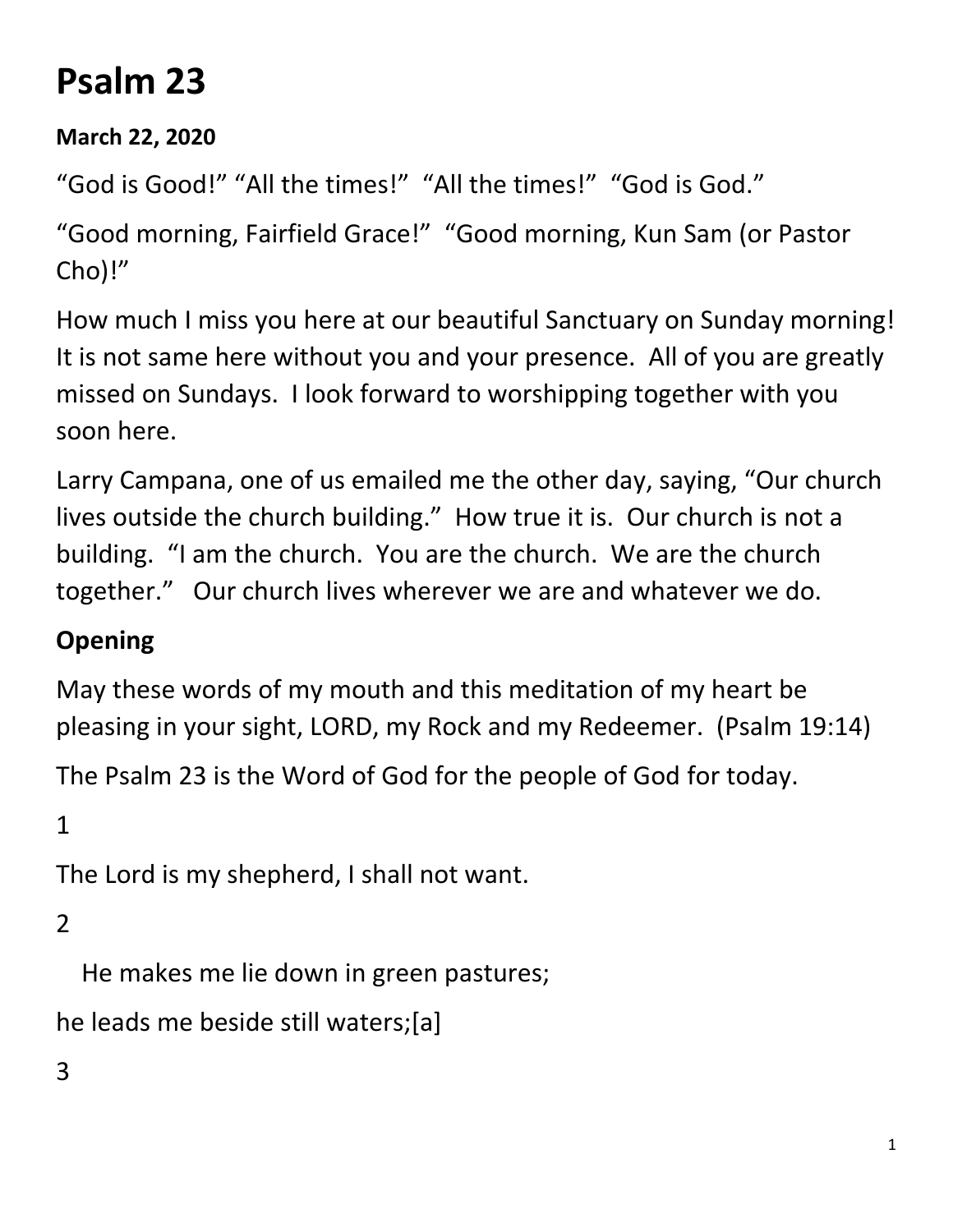he restor.es my soul.[b]

He leads me in right paths[c]

for his name's sake.

# 4

Even though I walk through the darkest valley,[d]

I fear no evil;

for you are with me;

your rod and your staff—

they comfort me.

## 5

You prepare a table before me

in the presence of my enemies;

you anoint my head with oil;

my cup overflows.

#### 6

Surely[e] goodness and mercy[f] shall follow me

all the days of my life,

and I shall dwell in the house of the Lord

my whole life long.[g]

## **1**

It is one of the most well-known bible passages for us. Isn't it? It is so well-received among Christians that it has been one of the most popular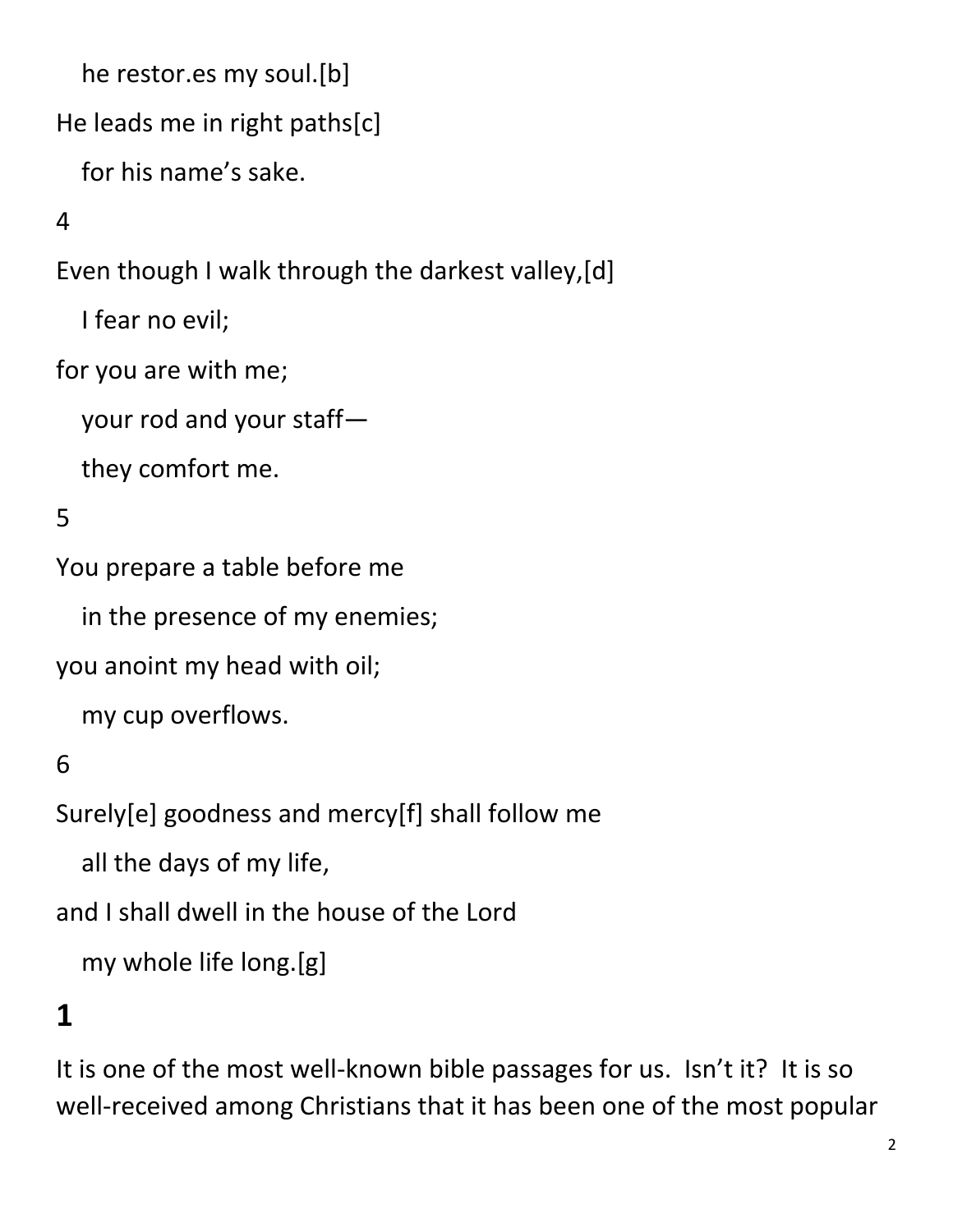bible passage to use for the funeral service. It is, however not for the dead, but for the living.

"The Lord is my shepherd. I shall not want" (NRSV)

"The Lord is my shepherd. I lack nothing" (NIV)

"God, my Shepherd. I don't need a thing." (The Message)

"Because the Lord is my Shepherd, I have everything I need!" (the Living Bible)

What a timely it is to receive Psalm 23 in the turbulent and tough pandemic crisis. I am thankful that the Psalm 23 comes to us today.

Yes, the whole world is panic now. We don't know when this global crisis would end and we return to our normal living. Uncertainty is certain and growing, for sure. It creates fear, anxiety and even despair among us.

Yes, it is natural to have fear when our security is in danger and our lives are threatened. Fear is normal. Fear enables us to get ready and be cautious. We all ought to follow the order and instruction well in order to keep the virus from spreading more among us.

But fear can grip us so overwhelmingly that we are tempted to raise a doubt, asking, "Is God in our midst or not?" or "Does God really care about us?" Fear can keep us from living and loving as people of God in this world.

The Psalm 23 reminds us today once again of who God is and whose we are. God is the Shepherd and we are the people of His pasture.

**2**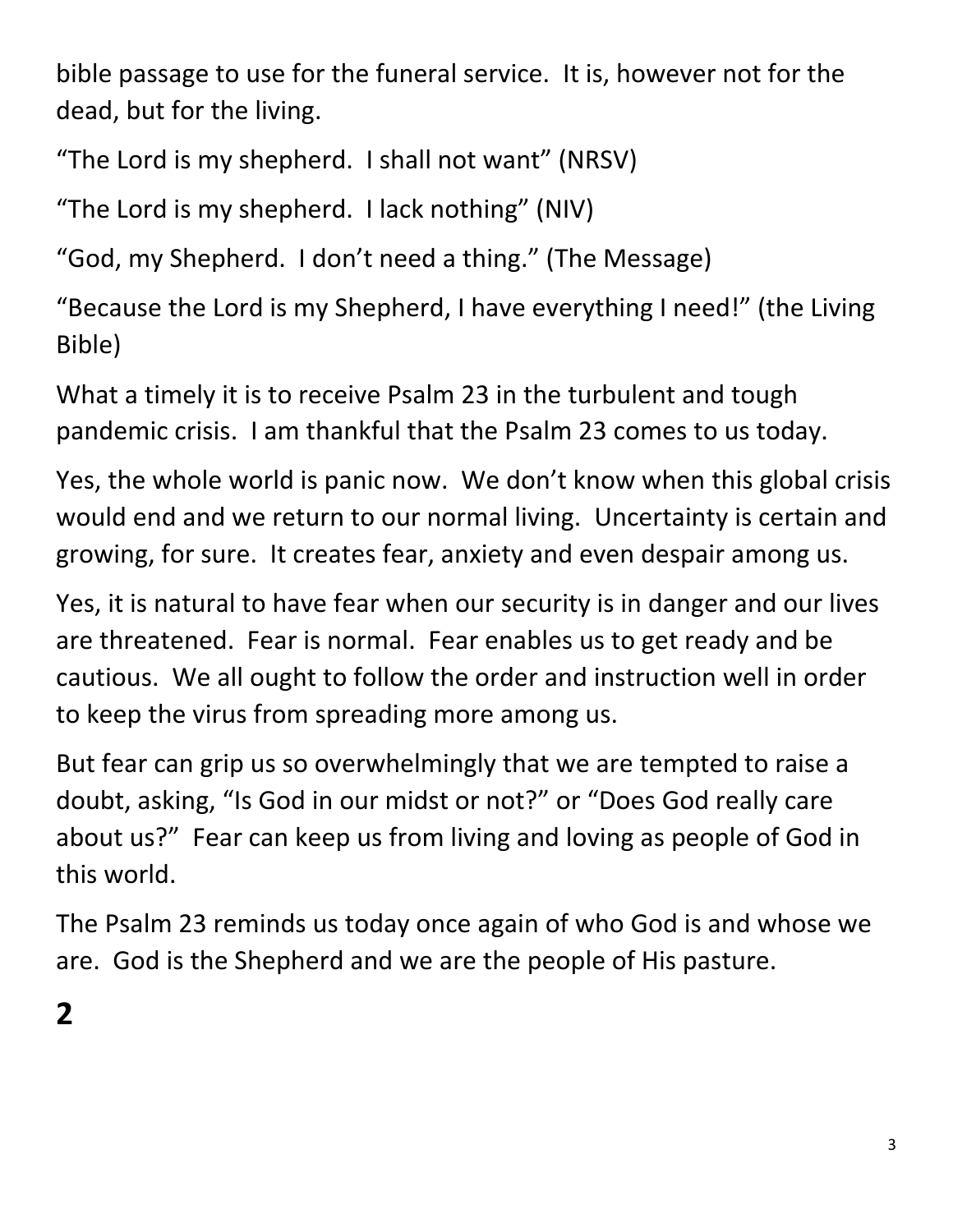Let me paraphrase the first verse of the Psalm 23: "The Lord is my Caregiver. I lack nothing." "God cares about me and provides me all I need at the right time. I do have everything I need"

John 3:16 "For God so loved the world that he gave his only Son, so that everyone who believes in him may not perish but may have eternal life.

What Jesus says is that 16 "For God so *cared about the world, all the people in the world,* that he gave his only Son, so that everyone who believes in him may not perish but may have eternal life.

God cares about us. God has done a great saving work for us. God the Savior is not sitting up there with both arms crossed. God Emmanuel is the Caregiver who takes care of us, day and night.

Jesus once said, "Look at the birds of the air; they neither sow nor reap nor gather into barns, and yet your heavenly Father feeds them. Are you not of more value than they? … Therefore do not worry, saying, 'What will we eat?' or 'What will we drink?' or 'What will we wear?' Indeed your heavenly Father knows that you need all these things. (Matthew 6:28-32)

God is the Divine Caregiver. God cares about us.

# **3**

Have you ever received care at a hospital? I did. As you might recall, I had a surgery to mend my torn Achilles tendon on my right leg about 7 years ago. I had to stay overnight at Bridgeport Hospital after the surgery. It was the first time for me to stay overnight at a hospital room.

I remember still what happened the following morning. I was still in pain and felt hazy when a nurse came to me with a big "Good morning, Kun Sam" and checked my vitals and adjusted my bed and pillow.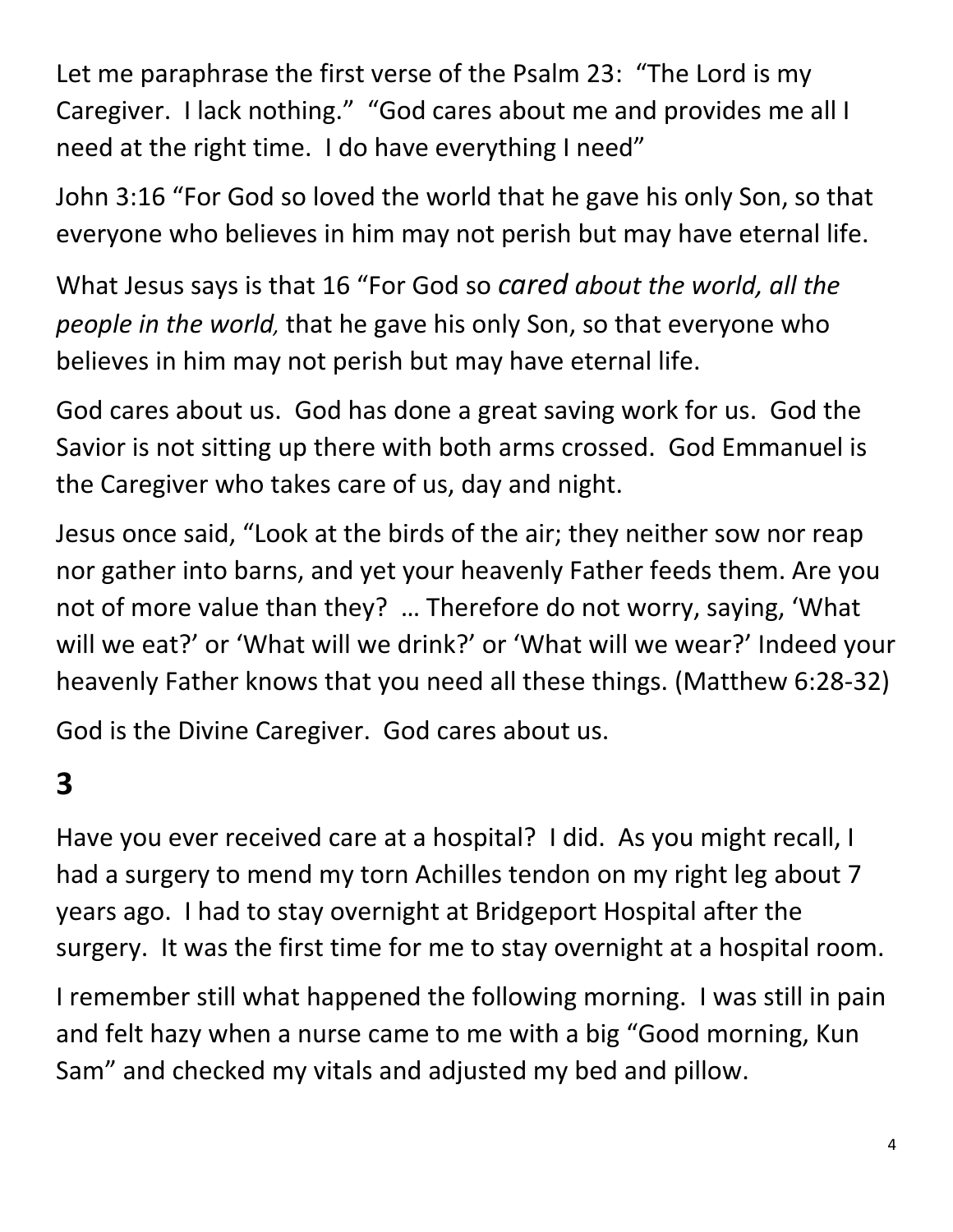Her brief but kind and gentle caring with morning greetings touched my heart immensely. What a comfort I experienced. I thought I had a visit from an angel from heaven. It was like meeting with my Divine Caregiver.

You know what? I felt so good and happy that I wished I had stayed more days there at the hospital.

God is the Divine Caregiver and we are Care-Receivers. Are you ready to receive God's care?

We have been brainwashed that we must be strong and independent. So many of us feel offended or even humiliated when we are offered help. We rather wrestle alone with all the problems and troubles and worries.

So we say, "I don't need God. I am okay" "I am independent. I don't want to depend on God." "I am strong. I can handle things by myself. I am smart enough to solve all the problems."

To us, Peter the apostle who knew the Divine Caregiver says, "Cast all your cares upon Him, for he cares about you." (1 Peters 5:7) Paul the Apostle also knew the Divine Caregiver well and encouraged his Christian sisters and brothers, "Do not worry about anything and in every situation let your request be known to God, then the peace of God that transcends all the understandings will guard your minds and hearts in Jesus Christ" (Philippian 4:6-7).

It is okay to say to God, "I am weak. I need help." and ask God's help. It is okay to say, "I am broken, I am worn out, I am tired, I am lost, I do not know what to do, I am in troubles, I need help" and come to God the Divine Caregiver. God knows and God cares. God the Divine Caregiver will take care of you.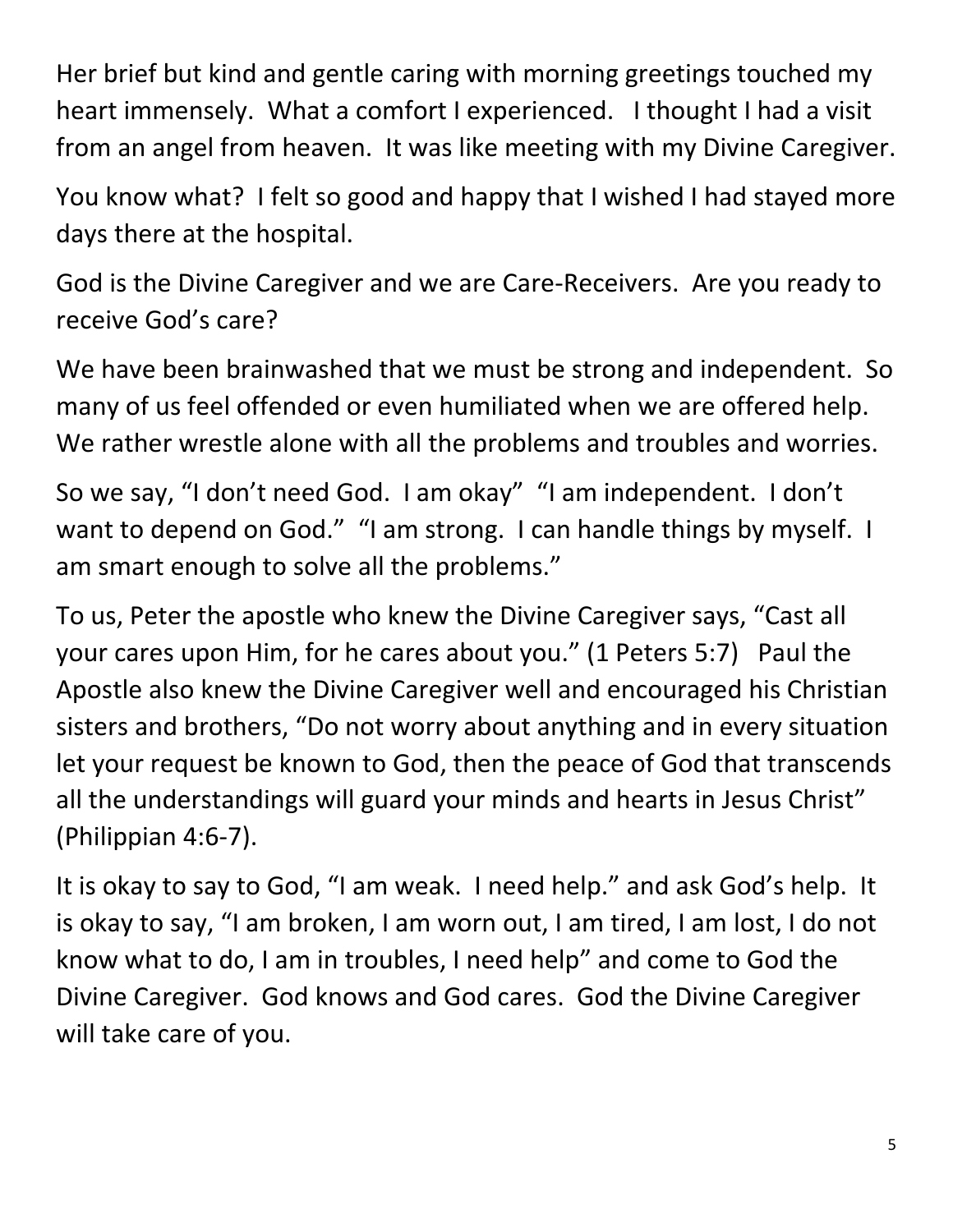The Lord says, "Come unto me, all you that labor and are heavy laden, and I will give you rest" (Matthew 11:28) All we need to do is simply "Come unto Jesus"

Yes, going to Jesus as we are, weak, tired and broken is the beginning of a new life with God who cares about us.

# **4**

"You've Got A Friend" Sung by James Taylor is one of my favorite songs. It goes:

*When you're down and troubled and you need a helping hand And nothing, whoa, nothing is going right Close your eyes and think of me and soon I will be there To brighten up even your darkest nights You just call out my name, and you know wherever I am I'll come running, oh yeah baby, to see you again Winter, spring, summer, or fall All you got to do is call and I'll be there, yeah, yeah, yeah You've got a friend.* You've got a friend, our Divine Caregiver. Amen.

# **5**

A conversation between God and one who have a lot of questions about God. "God, I heard that you love everybody in this world. How can you love everybody at the same time?" God replies after a short pause, saying, "That is why I create mothers." It is a mother's day story.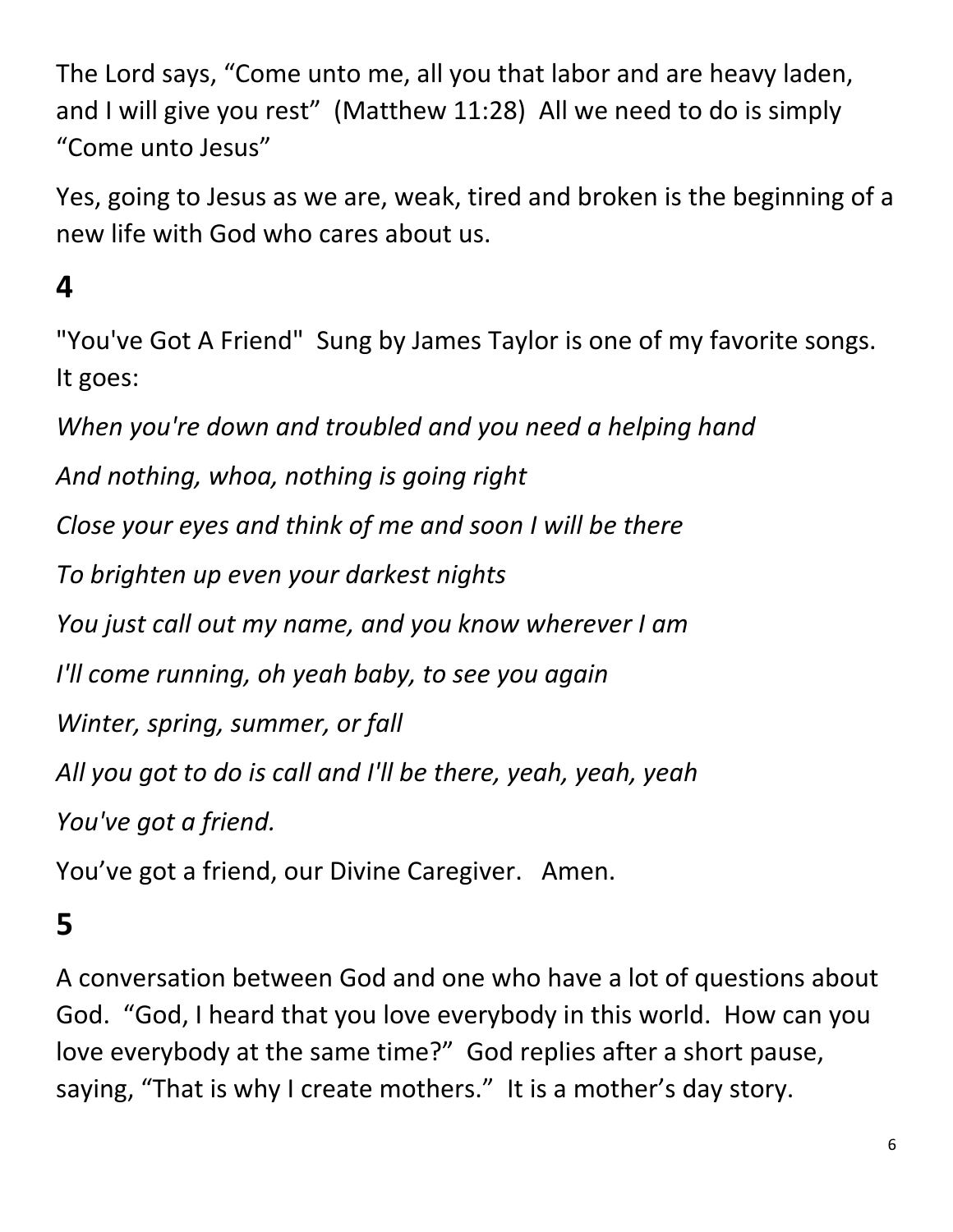I twist this story as follows. "God, you are the Caregiver." We ask, "How can you care everybody in this world? God replies, "That is why I sent you to the world."

"Why so many homeless people? Why so many people starving? Why so many children going to bed without food? Why so many people suffering from wars, poverty, separation, discrimination? Why?" "That is why I sent you to the world."

God the Divine Caregiver has sent you and me to this world, because God cares about the world.

I John 4:9-11:

God's love was revealed among us in this way: God sent his only Son into the world so that we might live through him. 10 In this is love, not that we loved God but that he loved us and sent his Son to be the atoning sacrifice for our sins. 11 Beloved, since God loved us so much, we also ought to love one another.

Let me read these verses again, replacing the word, love with the word, care.

Verse 9 - God's care was revealed among us in this way: Verse 10, In this is care, not that we cared God but that God cared us and sent his Son to be the atoning sacrifice for our sins. Vs 11 - Beloved, since God cared us so much, we also ought to care for one another.

We, people of God are not only care-receivers, but also care-givers. We receive care from the Divine Caregiver and we give care to our FRANs. friends, relatives, associates and neighbors.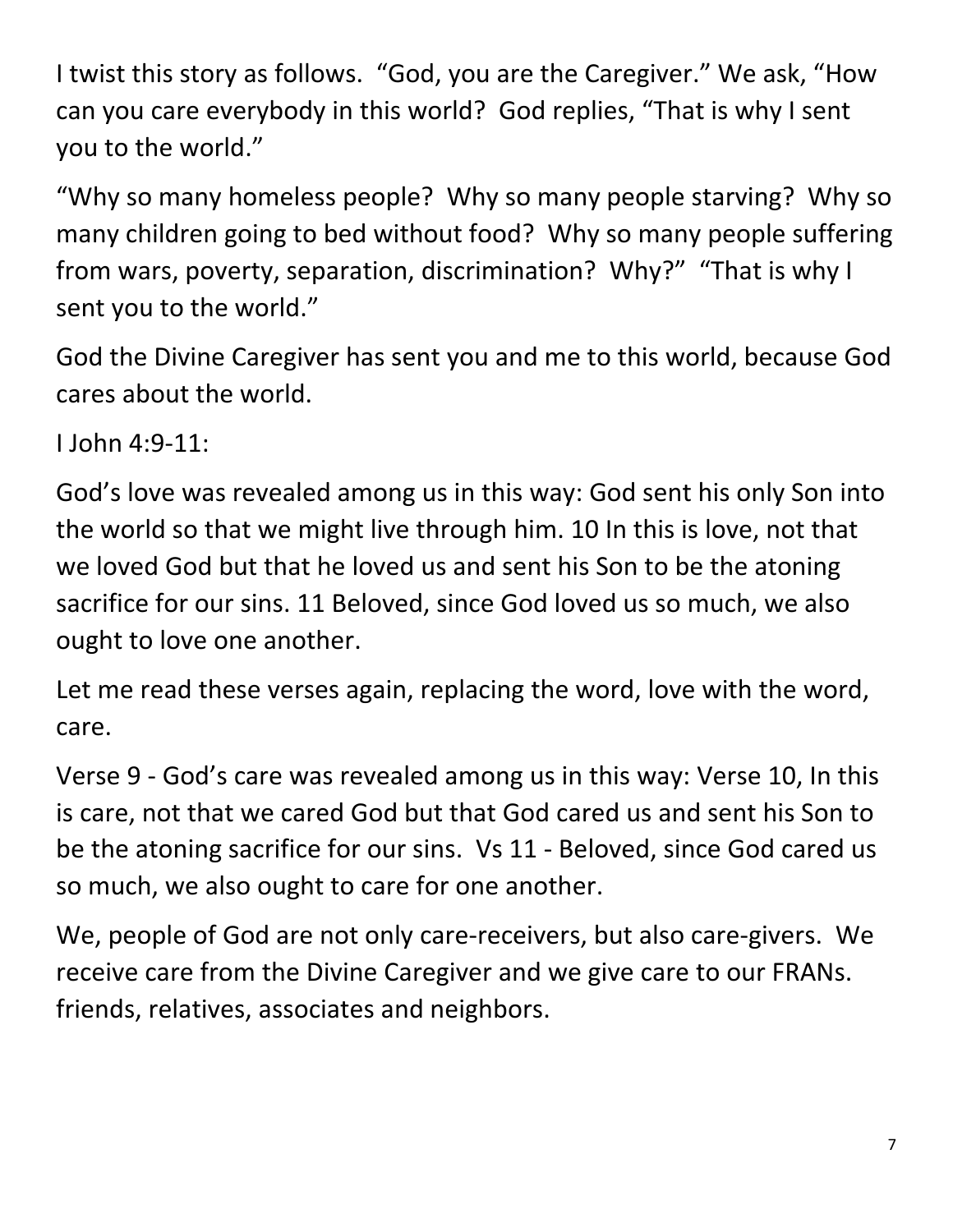Last week I received several calls from our church family members. "Please let me know any ones who might need help. I can give them a ride. I can shop for them." I was moved by their caring heart.

CET ministry. C-Calling, E-Emailing, T-Texting. Let's do this ministry proactively and intentionally as we journey together through the global crisis. Social distancing? Yes. We do strengthen social connecting more proactively now, because we are called to care for each other.

# **Closing**

I saw the other day CNN news to hear a CNN correspondent who offers his perspective on Covid-10 pandemic. He worked for many years as a reporter in Syria and Iraq where bombings occurred constantly and civilians, young and old suffered due to destruction and separation from their beloved ones.

But to his surprise, he saw the resilient power among people in the middle of and in spite of the desperate circumstances. He said he saw a new beginning springing and unfolding out of destruction.

Based on his long time experiences and observations in the war zone, he offered the following tips to ease a pandemic panic.

- 1. There will always be food.
- 2. You don't need toilet paper.
- 3. Don't worry about things you cannot change.
- 4. Be nice.

5. Thing get better often much faster than you expect.

What an encouraging and timely tips we all need to keep in mind. I was greatly moved and even empowered by his words.